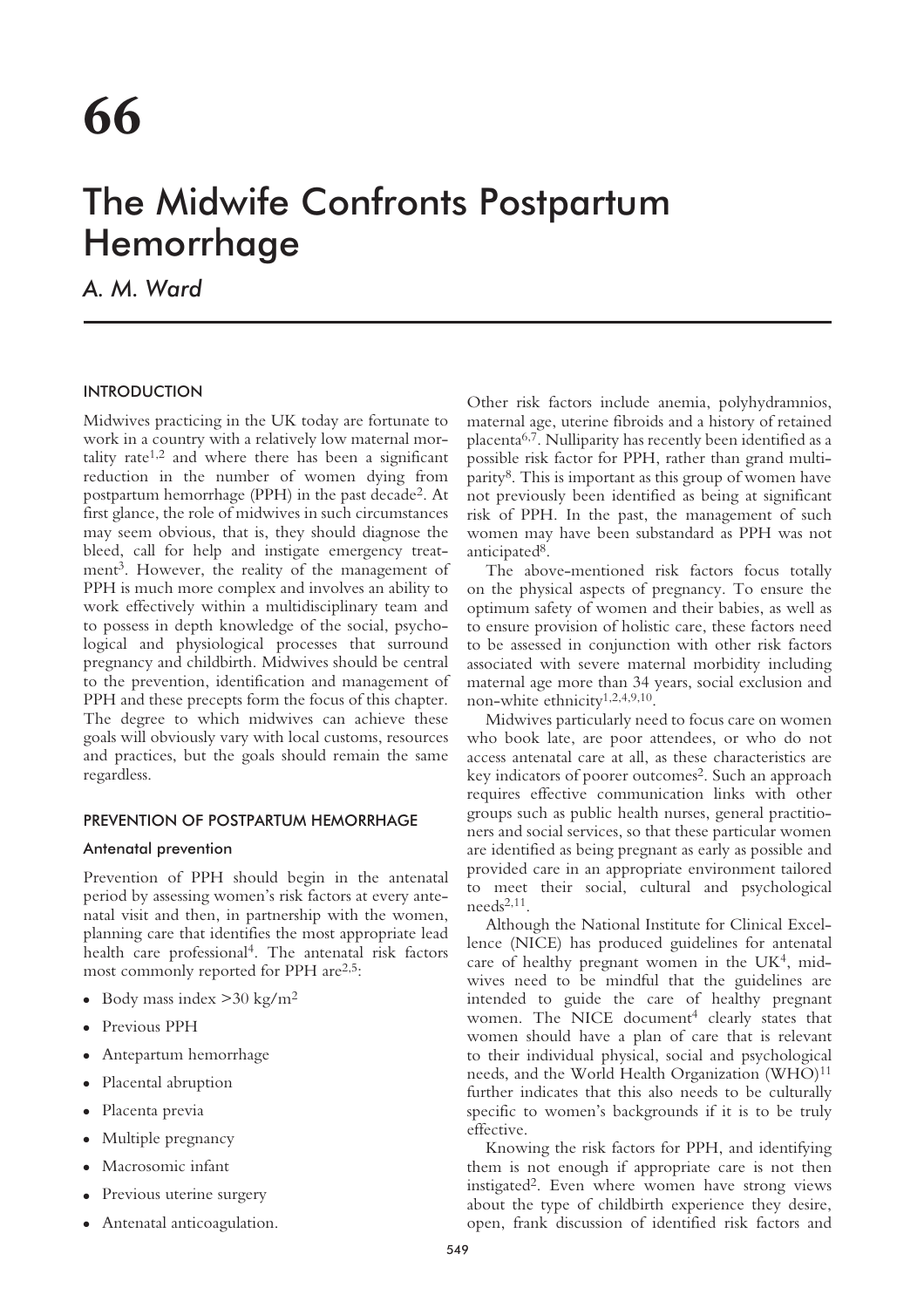their implications for women and their babies, with time to assimilate and consider the information provided, leads to stronger relationships between women and midwives, and reduces the potential for conflict when the safest management of care conflicts with women's wishes for their childbirth experience<sup>12–16</sup>.

#### Intrapartum prevention

Intrapartum prevention of PPH should begin antenatally with the aim of helping women to be as healthy as possible, both physically and emotionally, and should include preparation for childbirth, focusing on strategies to keep the process normal8,16. Throughout the intrapartum period, midwives need to continually support women, encouraging them to be mobile and offering information on alternative methods of pain relief that are less likely to interrupt the progress of labor<sup>16–18</sup>. As labor causes a great deal of insensible fluid loss, women need to be kept well hydrated to ensure adequate circulating volumes at delivery in the advent of excessive blood loss<sup>16,19</sup>. Women should also be provided with a quiet, private environment where they feel safe and protected, thereby reducing the need for intervention during the process of labor18,20. Such practices are even more vital in areas without direct access to intravenous fluids in the event of PPH.

Midwives require an in depth understanding of all intrapartum risk factors for PPH and constantly need to reassess the woman throughout labor $17,21$  for the following:

- Prolonged labor >12 h
- Prolonged third stage  $>30$  min
- Retained placenta
- Febrile illness
- Instrumental delivery
- Cesarean section, especially emergencies in late first or second stage of labor
- Amniotic fluid embolism
- Placental abruption.

The first four conditions are most likely to cause uterine atony, whereas operative deliveries are the main cause of uterine, cervical or vaginal trauma; embolisms and abruptions are common causes of coagulopathy, although these causes are the least common reasons for  $PPH<sup>2,5</sup>$ .

The debate regarding whether to manage the third stage of labor actively could fill an entire text itself, especially when considering practices in the UK and other developed countries. In developing countries, however, this debate takes on a different form, and routine active management of the third stage of labor could and does save many women's lives as well as saving many others from the abject misery of severe morbidity brought about by PPH<sup>1,6,8,9,11</sup>.

| Options for the management of the third stage of labor<br>Table 1                  |                                                                                                                                                  |
|------------------------------------------------------------------------------------|--------------------------------------------------------------------------------------------------------------------------------------------------|
| Active management                                                                  | Expectant management                                                                                                                             |
| Oxytocic drug given at delivery No oxytocic drug given<br>of anterior shoulder     |                                                                                                                                                  |
| Cord clamped and cut<br>immediately                                                | Cord not clamped until pulsation ceased,<br>then only clamped at baby's umbilicus                                                                |
| When uterus is central and<br>well contracted. controlled<br>cord traction applied | No cord traction<br>Signs of separation awaited:<br>$\bullet$ Rise in fundus<br>• Lengthening of cord<br>$\bullet$ Trickle of blood at introitus |
| Midwife delivers placenta and<br>membranes                                         | Maternal effort delivers placenta and<br>membranes                                                                                               |

The type of management used for the third stage of labor may be of no real consequence in a well nourished, healthy population, but it is vitally important that midwives can clearly identify those women at increased risk of PPH, as well as understanding and carrying out expectant and active management of the third stage of labor<sup>22</sup>. Table 1 describes the main components of each management option for the third stage of labor.

## DIAGNOSIS AND PREVENTION OF POSTPARTUM **HEMORRHAGE**

Definitions may not be useful in themselves, as they often involve measurement of blood loss retrospectively<sup>2,23</sup>, a task which is notoriously inaccurate and difficult<sup>23</sup> regardless of whether all blood loss is revealed or remains partially concealed (see Chapters 9 and 11). Healthy, young women can compensate for routine postdelivery blood loss very effectively, and this ability is increased even further if there has been a healthy increase in blood volume during pregnancy<sup>19</sup>. Normally, plasma volume increases by 1250 ml and the red cell mass also increases, resulting in women being able to tolerate a drop in their pre-delivery blood volume of up to 25% and remain hemodynamically stable19. In practice, however, this means that midwives need to be encouraged to use their clinical observational skills, remaining ever vigilant to signs of the earlier stages of shock – pallor, sweating and muscle weakness characterized by severe and rapid fatigue<sup>19</sup>. When women become restless and confused, shock is advancing rapidly and immediate, aggressive treatment is needed if not already instigated<sup>19</sup> (see also Chapter 13).

PPH is either primary (occurring within the first 24 h after birth) or secondary (occurring after 24 h and before 6 weeks postpartum)2. In practice, PPH has three different presentations<sup>23</sup>:

- Rapid loss of blood at or just shortly after delivery
- Constant heavy lochia that persists for a significant length of time after delivery
- Bleeding after the first 24 h following childbirth.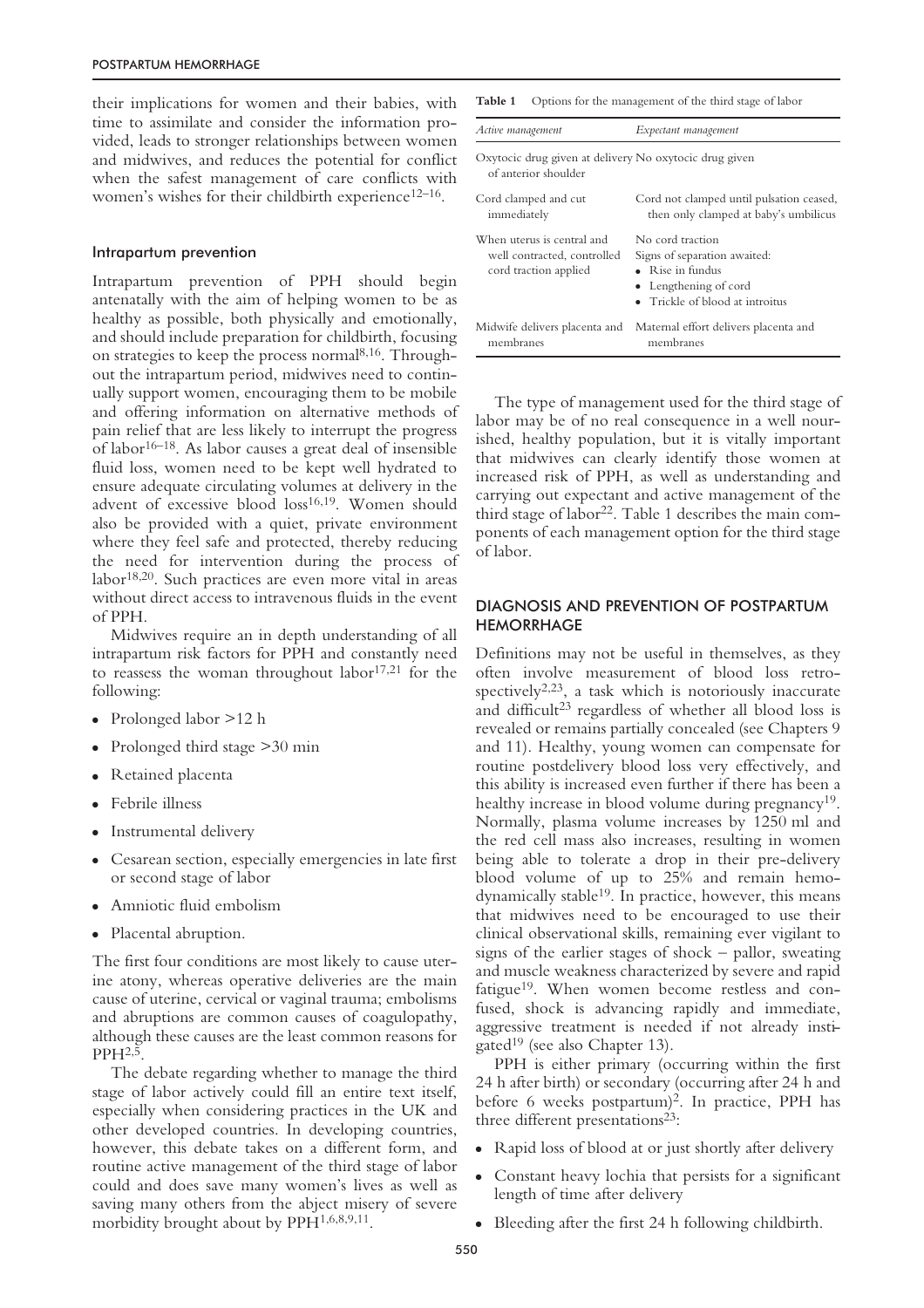It is the second type of bleeding that can cause problems for health care practitioners, because it is often missed. Women will experience heavy lochia that they report. Their sanitary protection will be changed and then, a little while later, it will happen again and be reported, but this may be to another member of staff who is unaware of the previous loss. Midwives and midwifery assistants should not only quantify the amount of blood lost, but also record this in the maternal notes, keeping a running total of the amount of blood lost to alert them to women who are bleeding significantly but still compensating adequately<sup>19</sup>.

### MANAGEMENT OF POSTPARTUM HEMORRHAGE

The Royal College of Obstetricians and Gynaecologists2 discusses how the practical management of PPH can be viewed as having four component considerations:

- Communication
- **Resuscitation**
- Monitoring and investigations
- Taking measures to arrest the bleeding.

As any PPH has the potential to cause maternal collapse with loss of consciousness, midwives need to be competent with basic life support (ABC algorithm)19,24,25. The first principle of which is that a single individual cannot effectively manage an emergency situation, and help must be urgently requested prior to commencing any treatment<sup>25</sup>. Midwives need constantly to ensure that women have patent airways and are breathing adequately; here, expensive technology is not required. If women do not respond when spoken to, then they potentially cannot manage their own airway and an individual with the appropriate skills and training needs to do this. Until the airway and breathing are effectively brought under control, there is little point undertaking any other task, as hypoxia can kill women much faster than hypovolemia19. Once sufficient members of the team are present, they can move on to maintaining the circulatory system and determining the cause of the PPH (see Chapter 36).

A major step towards reducing morbidity and mortality in the management of PPH is effective fluid resuscitation19,23,24 (see also Chapter 10). Midwives may be concerned about which fluids are best, but their focus needs to be on ensuring fluid is administered quickly and is not cold. Where available, fluid warmers and pressure bags must be utilized. Every 1 ml of blood lost needs to be replaced with 3 ml of fluid until blood is available<sup>19,23,24</sup>. To ensure fluid can be delivered as quickly as possible, two wide-bore, short needles should be placed into major veins, as the volume that can be infused through a given cannula is proportional to the diameter and inversely proportional to its length<sup>19</sup>. Midwives justly may be concerned about commencing intravenous fluids without

prescription or written order, but as PPH represents a true emergency situation midwives can administer resuscitative fluids without first obtaining a prescription3. Women need to be kept warm as hypothermia is a consequence of hypovolemic shock $19,24$ . As the assessment of renal function is an essential part of management, an indwelling urinary catheter should be inserted using strict aseptic techniques to avoid infection in women who are already compromised as a result of the PPH19.

## CARE AFTER POSTPARTUM HEMORRHAGE

Women who have sustained a significant PPH need to receive one-to-one care to facilitate close monitoring6,8,9,26. Initially, the focus of care will be on the woman's physical condition, observing and monitoring urinary output, fluid intake, vital signs and subsequent blood loss. Ideally, such care is best provided in an obstetric high-dependency unit if available. On the other hand, any women requiring mechanical ventilation should be cared for in an intensive care unit<sup>6,8,9,26</sup>.

Intensive monitoring often means that other aspects of care important to women following childbirth are neglected27. Care provided by midwives also needs to include the psychological well-being of women and the integration of the family unit who may be bewildered by the goings-on after the delivery<sup>19,27</sup>. Women who are conscious need to have contact with their babies and feel central in any decision-making around the care of their babies<sup>28</sup>. Skin–skin contact is a simple procedure that can be carried out even for the sickest women and can be beneficial to women as well as their babies; it assists in the effective introduction of breastfeeding and has relaxing properties for women and babies alike29.

Given the traumatic nature of PPH, women need support for a considerable length of time into the postnatal period as they recover physically and emotionally30. Initial debriefing may not be beneficial and may, in fact, be detrimental to these women, as many are too consumed by the rapidity of the ongoing resuscitative efforts to comprehend truly what is being said in an effective manner. Later debriefing may discuss, among other things, the risk of recurrence in a later or subsequent pregnancy. After the initial crisis has passed, these women need effective long-term follow-up. In larger units, it may be appropriate to have a lead midwife and obstetrician to run combined postnatal clinics for the women, where recovery can be monitored and any concerns about subsequent pregnancies can be discussed with relevant health care professionals<sup>30</sup>.

#### **DOCUMENTATION**

Accurate documentation is crucial during an emergency procedure and the leader of the emergency team needs to designate someone by name to record events as they occur, including the times team members enter and leave the room, as well as the timing of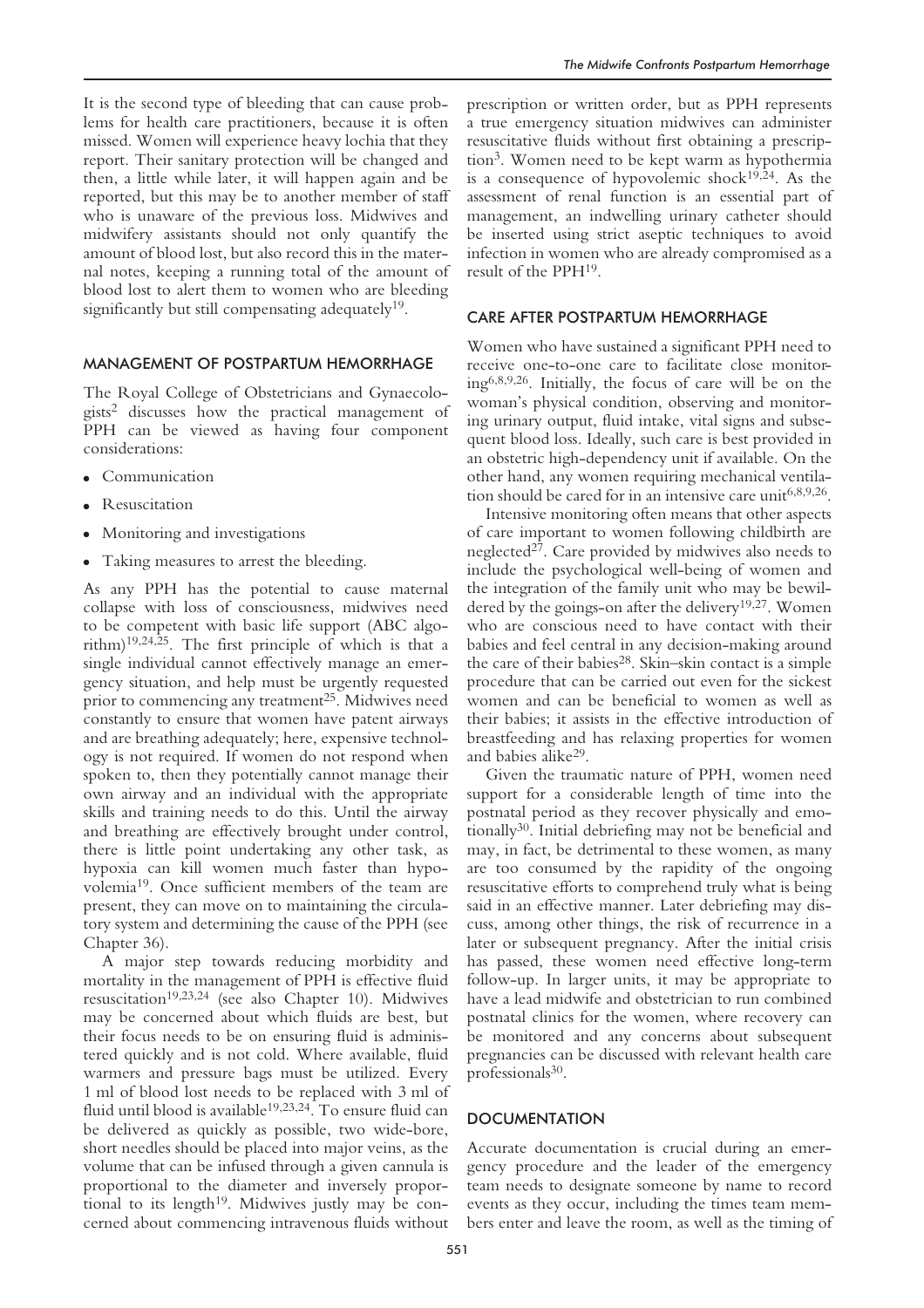any procedures and drugs administered, including route and dose<sup>31</sup>. Good records are an indication that the quality of care given to women was of an adequate standard31. Midwives have a professional duty to ensure records are kept as contemporaneously and accurately as possible $3,31$ . Good practice is to ensure that the documentation completed by the named scribe is included in the maternal records and not disposed of once individual health care practitioners have used them to complete their own notes. Accurate record-keeping is vital to reduce the risk of successful litigation, but it is also vital in the active debriefing of all team members<sup>32</sup> (see also Chapter 36). Simple factors dramatically improve the quality of recordkeeping and only take seconds<sup>29</sup>. These include:

- Dating and timing all entries
- Printing name and qualification alongside the first signature in any records
- Writing legibly.

Documentation of vital signs and urine output is essential following significant PPH, but documentation itself will not ensure effective management of sick patients. It is vital to ensure that trends in all important physical parameters, especially respiration, are recognized and acted upon, because they indicate the effectiveness of any treatment as well as when women are deteriorating<sup>27,28</sup>. Scoring tools can be developed that assist practitioners to identify women who are not responding to treatment and, therefore, require the expertise of senior obstetricians and anesthetists and admission to an intensive care setting.

#### COMMUNICATING EFFECTIVELY

In any emergency health care situation, professionals are relieved when help arrives, but the larger the team the more complex the communication process and the more difficult it can be to manage the situation effectively and utilize the team efficiently<sup>32,33</sup>. Someone needs to take charge, stand back, observe and then direct the working of the team32,34. The role of this lead individual is also constantly to evaluate the effectiveness of treatments instigated and constantly to be re-thinking the potential causes of PPH when the treatment instigated is not being effective in controlling the bleeding35. Historically, this lead person has been the most senior obstetrician on duty in the obstetric maternity unit. Both obstetricians and midwives recognize that the person co-ordinating the team at an emergency should be the most experienced clinician available32,34. In some circumstances, however, this may be the senior midwife who will be more experienced than the house officers. An emergency situation is no time for hierarchy to interfere with communication which needs to be precise, with tasks directed to a named individual and feedback requested from that individual at regular intervals. Training of teams, within individual units or the community setting, needs to be multidisciplinary, realistic to the work environment, scenario-driven and based on real timing and action to make it as realistic as possible<sup>34</sup>. For example, if simulating PPH in a home setting, then paramedics need to be involved and the setting should reflect the equipment that would be available to midwives in those situations. For midwife-led units not attached to obstetric units, the training also should involve paramedics and the ambulance service and not include management regimens using drugs and techniques that are not available to those midwives.

#### TRAINING

Team sports have recognized for decades that members must train together to ensure that a team functions efficiently and effectively; such training must focus on utilizing individual skills to their greatest potential for the good of the team. In the NHS, individual professional bodies have trained their own practitioners largely in isolation of other health care professionals while, at the same time, expecting them to work as a well-oiled machine in times of great stress with minimal understanding of each others' strengths and weaknesses32,36. Happily, this trend is changing and the benefit of multidisciplinary training is now recognized as an essential part of safe maternity services2.

In the Yorkshire Region (UK), this has been taken one step further with many maternity units adopting a regional training program aimed at managing the first 20–30 min of obstetric emergencies effectively. As medical trainees rotate around the Region, they are expected to complete a systematic approach to the training for management of obstetric emergencies as early as possible in their time in a new unit. Units in the Region that have adopted the training have made it mandatory for anyone involved in the intrapartum care of women, from health care assistants to consultants.

Scenarios are run real-time using mannequins, and participants are expected to carry out procedures as if it were a real emergency. This is then videoed, and the participants debrief themselves, with a facilitator assisting them to focus on issues of breaches of leadership, control and communication, all of which have been highlighted as factors in suboptimal care2. Dedicated time is provided for this training, which improves outcomes and can be achieved with effective timing and allocation<sup>37</sup>. Anecdotally, training improves communication and team work, but it also needs to be audited against unit guidelines considering maternal outcomes and focusing on morbidity and mortality rates, as well as adherence to the guidelines themselves.

## **DEBRIEFING**

Part of ensuring a team learns from stressful clinical incidences is a review of their performance as close to the event as possible. The purpose of this 'debriefing' session should be to focus on what was done well and, conversely, to point out those actions that require further attention. Debriefing also can be used to identify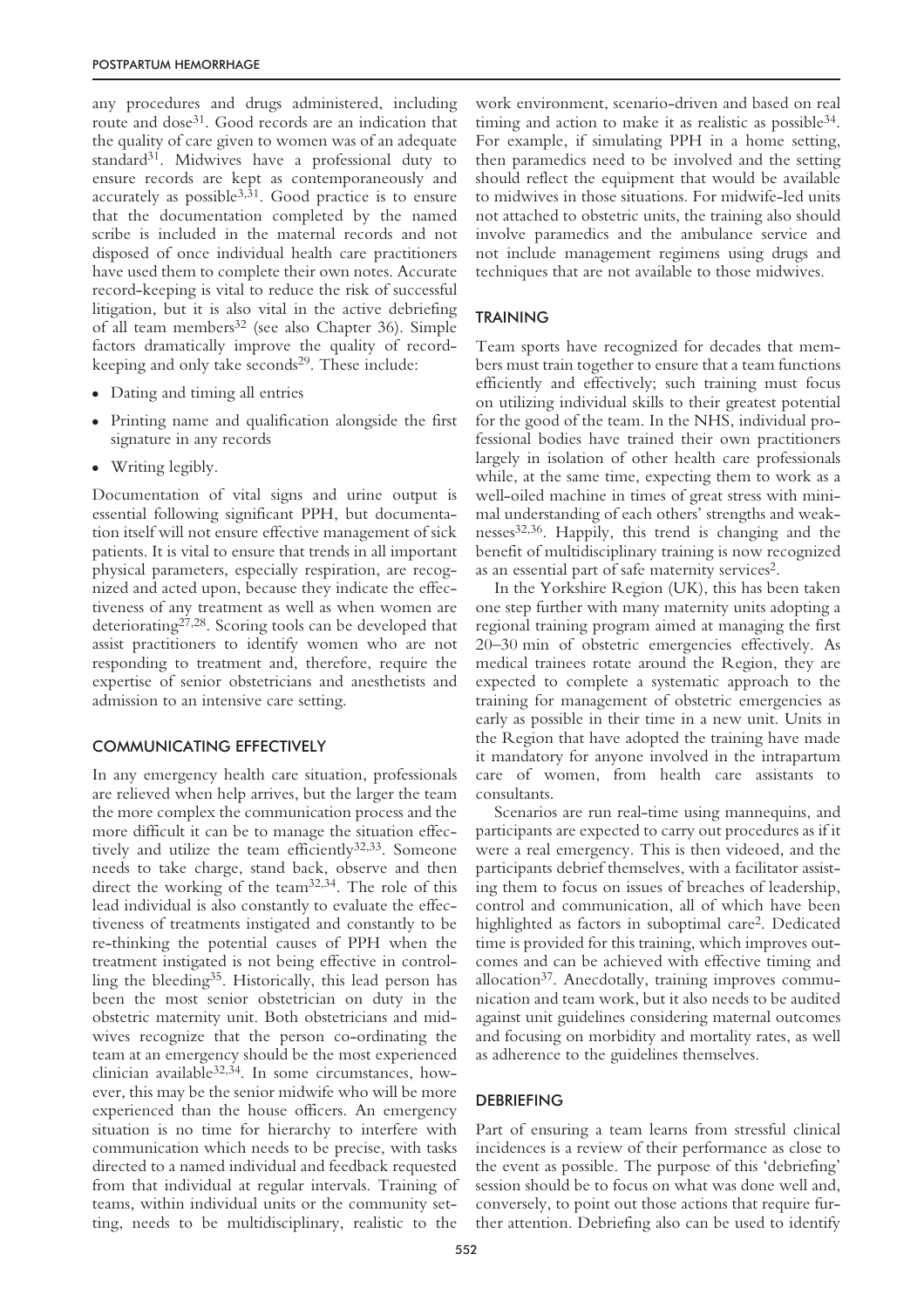what needs to be shared with team members not involved in the emergency, to aid their development and learning, as well as to provide a forum where those involved in the emergency can vocalize how they feel in a protective environment. This will enable learning whilst, at the same time, offering professional and emotional support, recognizing that health care professionals are caring individuals who can be profoundly affected by traumatic situations<sup>38,39</sup>.

Finally, debriefing is a useful tool to help team members recognize that they are valued as is the role they play in the effective running of the team, all of which can help increase job satisfaction and reduce the number of professionals leaving midwifery and obstetrics<sup>38,39</sup>.

## **CONCLUSION**

Midwives are central to the effective prevention, recognition and treatment of PPH. They need to be aware of the risk factors for this condition and take appropriate action when they are identified. They should also be skilled in basic life support and have an understanding of the pathophysiology of hypovolemic shock. This knowledge must be used in conjunction with an understanding of women's social, cultural and psychological well-being.

Training as multidisciplinary teams can be effective in improving outcomes for women and their families. The Yorkshire model may be beneficial in units that have trainees who rotate throughout the region. Effective communication and leadership are vital in the management of any obstetric emergency and scenariobased training can be used to highlight issues of control and communication.

#### References

- 1. Khan SK, Wojdyla D, Say L, Gülmezoglu AM, Van Look P. WHO analysis of causes of maternal death: a systematic review. Lancet 2006;367:1066–74
- 2. Confidential Enquiry into Maternal and Child Health (CEMACH). Saving Mothers Lives: reviewing maternal deaths to make motherhood safer (2003–2005). London, UK: Royal College of Obstetricians and Gynaecologists, 2010
- 3. Nursing and Midwifery Council (NMC). Midwives Rules and Standards. London: NMC, 2004
- 4. National Institute for Health and Clinical Excellence (NICE). Antenatal Care. Routine Care for the Healthy Pregnant Woman. NICE clinical guideline 62, London: NICE, 2008
- 5. McLintock C. State-of-the-art lectures: Postpartum Haemorrhage. Thrombosis Res 2005;1155:65–8
- Royal College of Obstetricians and Gynaecologists. Prevention and Management of Postpartum Haemorrhage. Green-top Guideline No. 52. 2009 http://www.rcog.org. uk/files/rcogcorp/GT52PostpartumHaemorrhage0411.pdf. Accessed December 2011
- 7. Selo-Ojeme DO. Primary postpartum haemorrhage. J Obstet Gynaecol 2002;22:463–9
- 8. Hazra S, Chilaka VN, Rajendran S, Konje JC. Massive postpartum haemorrhage as a cause of maternal morbidity in a large tertiary hospital. J Obstet Gynaecol 2004;24:519–20
- 9. Waterstone M, Wolfe C, Hooper R, Bewley S. Postnatal morbidity after childbirth and severe obstetric morbidity. Br J Obstet Gynaecol 2003;110:128–33
- 10. Doran T, Denver F, Whitehead M. Is there a north-south divide in social class inequalities in health in Great Britain? Cross sectional study using data from 2001 census. Br Med J 2004;328:1043–5
- 11. World Health Organization. WHO Guidelines for the Management of PPH and Retained Placenta. Geneva, Switzerland: WHO, 2009
- 12. Graham WJ, Hundley V, McCheyne AL, Hall MH, Gurney E, Milne J. An investigation of women's involvement in the decision to deliver by caesarean section. Br J Obstet Gynaecol 1999;106:213–20
- 13. Buckley SJ. Undisturbed birth nature's hormonal blueprint for safety, ease and ecstasy. J Perinatal Psychol Health 2003; 17:261–88
- 14. Guiver D. The epistemological foundation of midwife-led care that facilitates normal birth. Evidence Based Midwifery 2004;2:28–34
- 15. Hunter B. Conflicting ideologies as a source of emotion work in midwifery. Midwifery 2004;20:261–72
- 16. National Institute for Health and Clinical Excellence (NICE). Intrapartum care: care of healthy women and their babies during childbirth. NICE clinical guideline 55. London, UK: NICE, 2007
- 17. Yogev S. Support in labour: a literature review. MIDIRS Midwifery Digest 2004;14:486–92
- 18. Oudshoorn C. The art of midwifery, past, present and future. MIDIRS Midwifery Digest 2005;15:461–8
- 19. Stainsby D, MacLennan S, Thomas D, Issac J, Hamilton PJ. Guidelines on the management of massive blood loss. Br J Haematol 2006;135:634–41
- 20. Ryan M, Roberts C. A retrospective cohort study comparing the clinical outcomes of a birth centre and labour ward in the same hospital. Aust Midwifery J 2005;18:17–21
- 21. Simpson KR. Failure to rescue: implications for evaluating quality of care during labour and birth. J Perinat Neonat Nursing 2005;19:24–34
- 22. Prendiville WJP, Elbourne D, McDonald SJ Active versus expected management in the third stage of labour. Cochrane Database Syst Rev 2000;(3):CD000007
- 23. Mousa HA, Alfirevic Treatment for primary postpartum haemorrhage. Cochrane Database Syst Rev 2007;(1): CD003249
- 24. Clarke J, Butt M. Maternal collapse. Curr Opin Obstet Gynecol 2005;17:157–60
- 25. Resuscitation Council (UK). Resuscitation Guidelines 2010 [online]. http://www.resus.org.uk/pages/guide.htm
- 26. Paruk F, Moodley J. Severe obstetric morbidity. Curr Opin Obstet Gynecol 2001;13:563–8
- 27. Okafor UV, Aniebu U. Admission pattern and outcome in critical care obstetric patients. Int J Obstet Anesthesia 2004; 13:164–6
- 28. Goebel N. High dependency midwifery care does it make a difference? MIDIRS Midwifery Digest 2004;14: 221–6
- 29. Carfoot S, Williamson P, Dickson R. A randomised controlled trial in the north of England examining the effects of skin-to-skin contact on breast feeding. Midwifery 2005;21: 71–9
- 30. Kline CR, Martin DP, Deyo RA. Health consequences of pregnancy and childbirth as perceived by women and clinicians. Obstet Gynecol 1998;92:842–8
- 31. Nursing and Midwifery Council (NMC). Guidelines for Records and Record Keeping. London: NMC, 2009
- 32. Brownlee M, McIntosh C, Wallace E, Johnston F, Murphy-Black T. A survey of inter-professional communication in a labour suite. Br J Midwifery 1996;4:492–5
- 33. Duff E. No more 'quarrelling at the mother's bedside': inter-professional approaches can help to stop women dying. MIDIRS Midwifery Digest 2004;14:35–6
- 34. Cro S, King B, Paine P. Practice makes perfect: maternal emergency training. Br J Midwifery 2001;9:492–6
- 35. Mousa HA, Walkinshaw S. Major postpartum haemorrhage. Curr Opin Obstet Gynaecol 2001;13:595–603